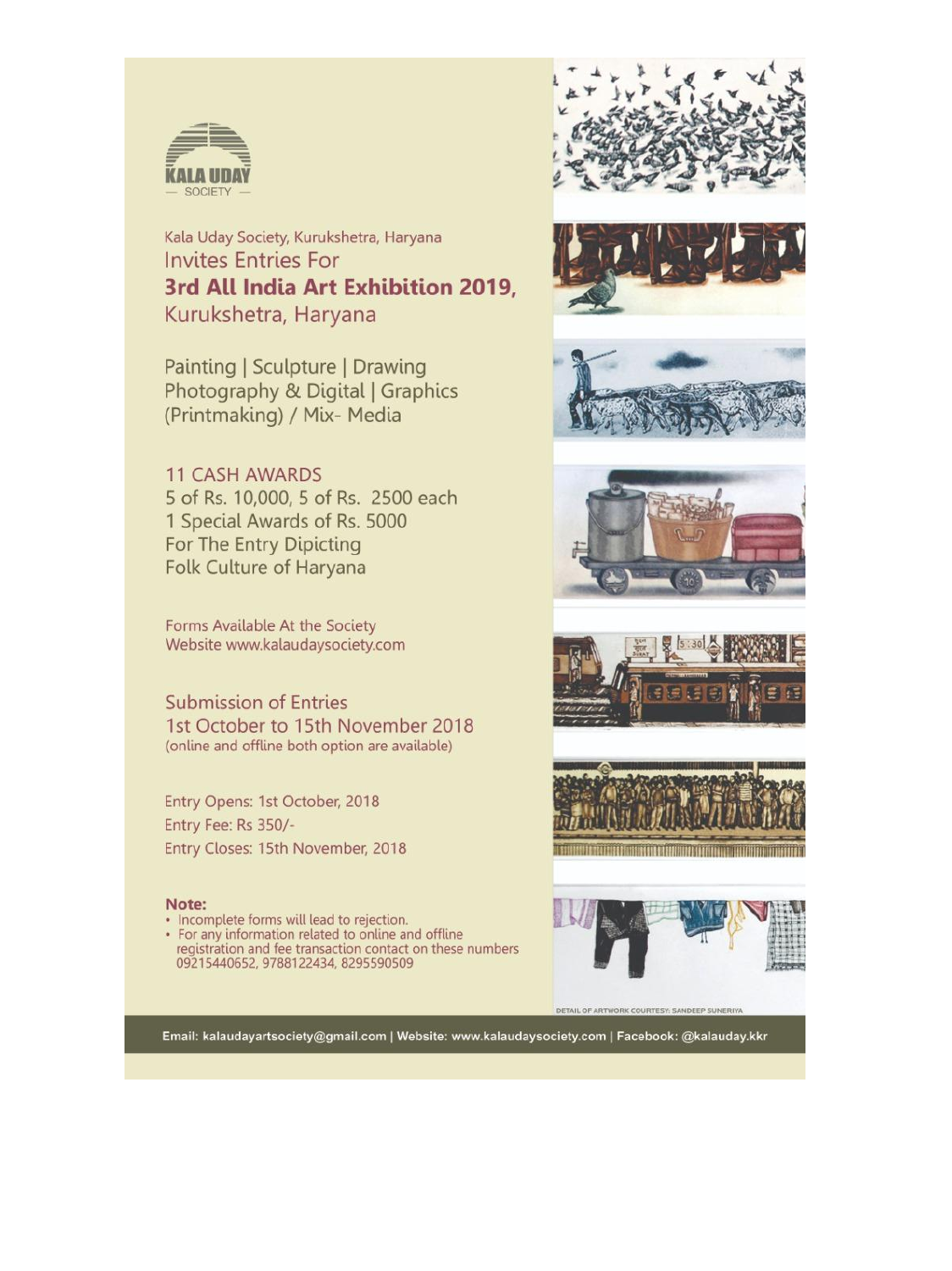

### **3rd ALL INDIA ART EXHIBITION - 2019**

*By Kala Uday Society Kurukshetra, Haryana from 25 February to 28th February at Museum & Art Gallery, Dept.of Fine Arts, Kurukshetra University, Kurukshetra, Haryana* **(Rules and Regulations)** 

## **GENERAL**

- 1. Open to all artists of Indian Nationality, working in any style.
- 2. Sculptures should be made of durable material, such as metal, wood, stone, marble, plastic, fiber-glass etc. Sculptures of plaster of Paris, glass, clay, paper, cement or any other fragile or flimsy material will not be accepted
- 3. Besides an invitation to inauguration, each participant will be entitled to free Catalogue and participation certificate.
- 4. For better sale, the artists should price their exhibits reasonably 25% of the sale proceeds of the exhibits will be deducted by the society.
- 5. The members of Kala Uday society may participate (if they want) in the Annual Art exhibition but they are not eligible for the any award or certificate.

## **Note:-**

## **Download the Application from our website www.kalaudaysociety.com and photocopy Application from of schedule will also be accepted.**

- 6. Not more than two works in each category with two photographs by an artist will be considered for selection and size of exhibits should not exceed **30"X40".** (Over size will not be considered).
- 7. Exhibits, which have already been awarded in any exhibition, must be mentioned and such exhibits shall not be considered for award. Jury has got every right to reject the art work which is not original. If any copy work is awarded by mistake, the considered will be black listed **ENTRY FEE**
- 8. The entry of Rs. 350/- (Rs. Three hundred fifty only) per schedule should be remitted by bank draft in favour of President of Kala Uday Society, Kurukshetra. Cheques, M.O. and Postal

order will not be accepted. Only SBI Demand Draft will be accepted. Additional entry fee of Rs. of 350/- for participating in another section. If you are paying online the you need to pay addition charges Rs. 20/- for gateway charges. The you need to pay 370/-.

Artist can also send fee by online transaction On this link

[http://www.kalaudaysociety.com/exhibition/i](http://www.kalaudaysociety.com/exhibition/include/sap-payment.php) [nclude/sap-payment.php](http://www.kalaudaysociety.com/exhibition/include/sap-payment.php) - and save your transaction id which you receive by sms and email.

Or

You can deposit in our bank account directly A/c Name:- President of Kala Uday Society Kurukshetra Haryana

Bank Name :- State Bank Of India

A/C No:- 35860121710

Ifsce Code :- SBIN0001600

Branch Code :-01600,

Branch Name :- Kurukshetra University Kurukshetra 136119

**Note:- For any information related to online transaction contact on these numbers** 09991849984, 9812752290,7988122434 ---The payment receipt will be send on your email

9. Selected artist will be asked to send their original work for the second judging which will be made for awards wining works.

## **AWARDS**

- 10. Five cash award of Rs. 10,000/- (Ten Thousand only) each in five sections i.e Paintings, Print Making, Drawings, Sculptures and Photography/Digital.
- 11. Five special cash award of Rs.2500/- (Two Thousand Five Hundred only) to special outstanding works.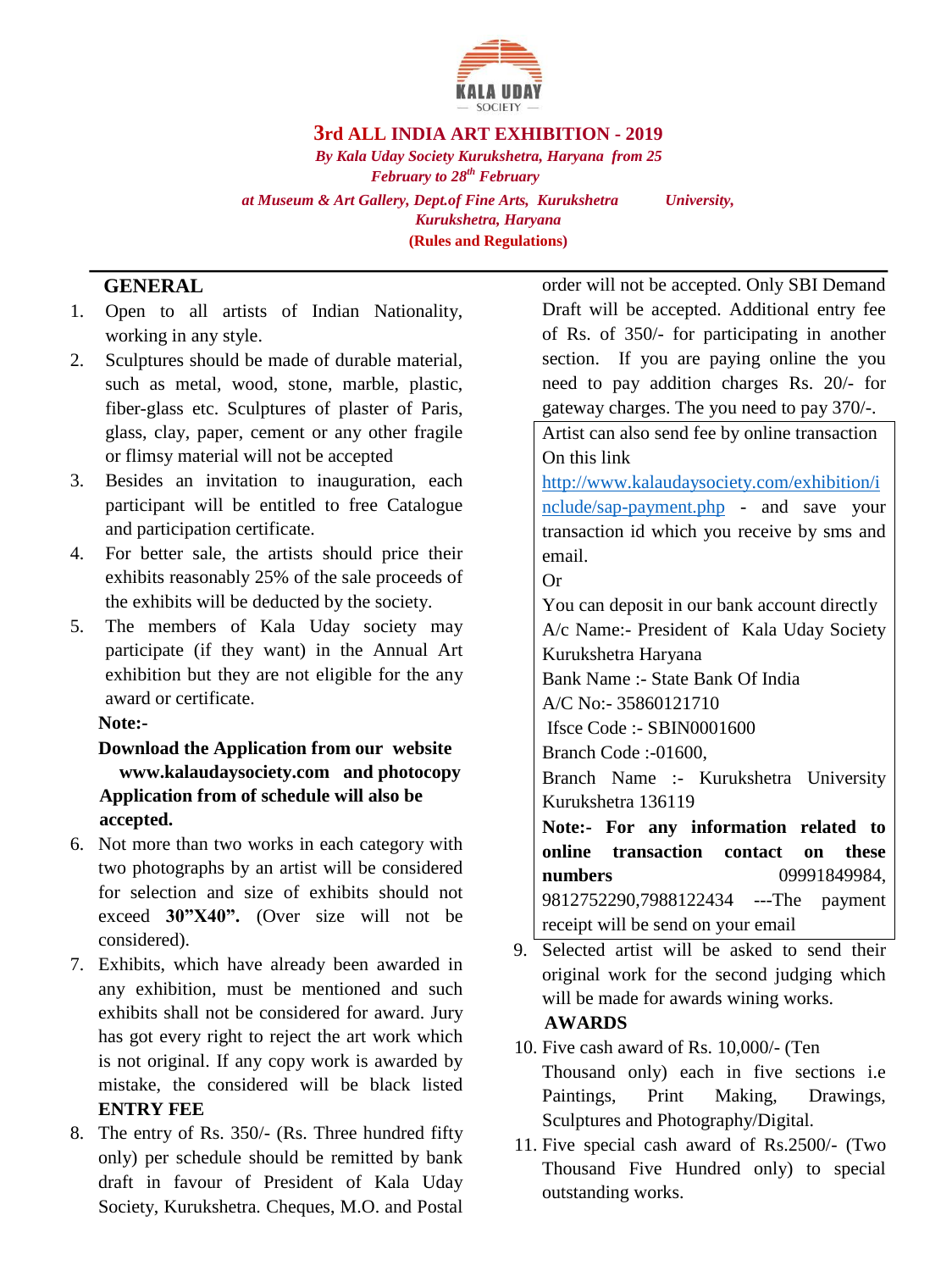- 12. One Special Award of 5000/- for the entry of depicting folk culture of Haryana.
- 13. Outstation Awardees would be given maximum three tire A.C. Railway fare (but not for Rajdhani Train) to and fro plus Rs. 250/ towards their incidental expenses to attend the inaugural function of the All India Art Exhibition and to receive the award in person. The awardees have to make their own arrangement for boarding and lodging.

## **SCHEDULE**

- 14. The enclosed scheduled must be filled in properly and posted or delivered personally to the KALA UDAY SOCIETY, KURUKSHETRA
- 15. The selected and awarded works display at Galleries of Museum of Fine Arts, Punjab University Chandigarh in March as per schedule.

# **PACKING AND DISPATCH**

- 16. Exhibits should be packed in strong cases to with stand rail transport. The society will not be responsible for refusal by railway of packages regarded unsuitable for rail transport.
- 17. The details of the exhibit i.e. Title, Medium, Size, Year of execution, Name and address of artist should be clearly written at the back of the photographs block letters, Photographs will not return.
- 18. Write on the top of the envelop *Photographs For 3 rd All India Art Exhibition, 2019, and send on this Postal Address:- Secretary Kala Uday Society, #1643/12 Gali no. 01,*

*Kalyan Nagar, Thaneshar, Kurukshetra, Haryana, (136118) Mob. 07988122434, 08295590509, 9896252235.* 

- 19. The exhibitors are advised to dispatch ceases under railway transits insurance at their own expenses to ensure careful handling by railway.
- 20. All artists should submit two Photographs of their works (6X8 Inch size) and passport size photograph of the artist along with the brief printed bio-data.
- 21. The desiring participants should also send two photographs of high resolution (300DPI) digital

images in TIFF/JPEG format in CD or DVD of the submitted works along with a passport size photograph of the Artist mentioning Name, Title, Size, Medium, Price, Year of creation and address etc. Along with the brief bio data of the artists these images could be used for reproduction in catalogue or in any other form for publicity

- 22. The CD/DVD will be retained by the society, in its Archives and no communication on its account will be entertained.
- 23. The packages should be freight-paid and addressed to honorable Secretary Kala Uday Society, Kurukshetra, Haryana. Entries may be photographs, CD, E-mail.
- 24. Exhibits send by Rail, Road, Air, post parcel should be dispatched so as to reach kurukshetra before decided scheduled date.
- 25. The society will not be responsible for not taking delivery of the parcels or for payment of demurrage caused by the non-receipt or late receipt of parcel way bill or miss placement of consignment by Railway, Roadways, Airways, etc.
- 26. The society will endeavor to take every possible care of exhibits submitted but will not be liable to compensate any damage or loss during transit or while in the custody of the society. Exhibitors, if they so desire, may get there exhibits insured
- 27. Exhibitors personally submitting their exhibits must take these back within Fifteen days after the close of the exhibition, if the exhibits are not taken back within 15 days after the close of exhibition the society shall have the right to dispose of the exhibits in any manner as it deems fit and artist will have no claim against the society what so ever.
- 28. No exhibitor, whose works have been displayed, will be allowed to remove any exhibit submitted before the end of the exhibition unless permitted to do so in writing by the honorary able General Secretary of the society.

*Sunil Kumar*  secretary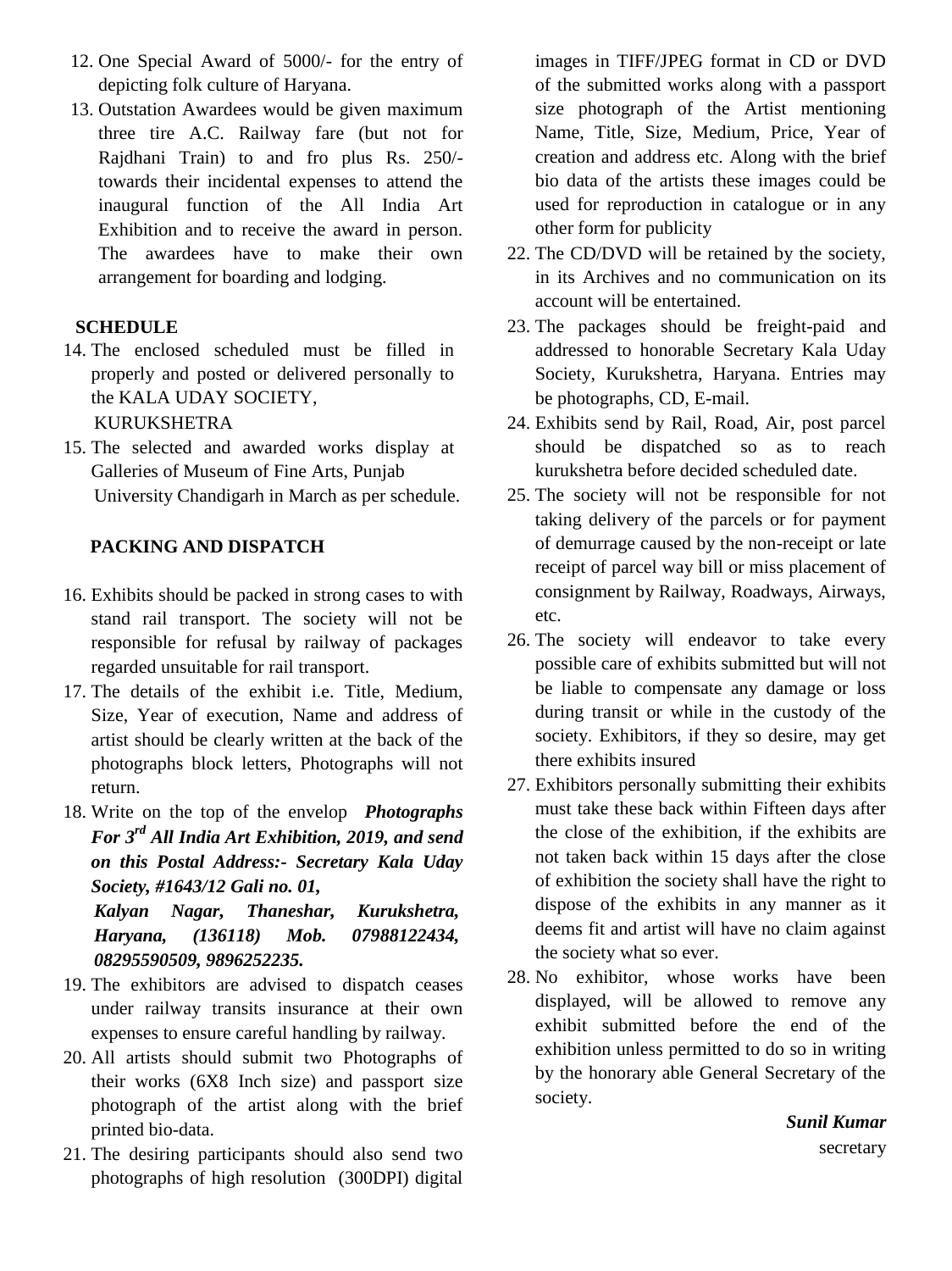

# **3rd ALL INDIA ART EXHIBITION 2019**

(**Application Form**)

Artist's Color Photograph to be paste

## FOR COMPETITION  $\Box$

Please fill in BLOCK LETTERS

## NOT FOR COMPETITION

| <b>Personal Detail:-</b>                                          | <b>DECLARATION BY THE ARTIST</b>                                                                                                                                                                                              |
|-------------------------------------------------------------------|-------------------------------------------------------------------------------------------------------------------------------------------------------------------------------------------------------------------------------|
| Title: Mr $\Box$ Ms. $\Box$ Dr. $\Box$ Prof. $\Box$ Other. $\Box$ | Academic Details: - Name of the last Education                                                                                                                                                                                |
|                                                                   |                                                                                                                                                                                                                               |
|                                                                   | Traditional Artist: Yes $\Box$ No $\Box$                                                                                                                                                                                      |
|                                                                   |                                                                                                                                                                                                                               |
| Date of Birth: Day $\Box$ Month $\Box$ Year $\Box$ $\Box$         |                                                                                                                                                                                                                               |
|                                                                   | the control of the control of the control of the control of the control of the control of the control of the control of the control of the control of the control of the control of the control of the control of the control |
| Permanent Add.                                                    |                                                                                                                                                                                                                               |
|                                                                   |                                                                                                                                                                                                                               |
|                                                                   | Details of Exhibitions (Pl. Mention in order of importance)                                                                                                                                                                   |
|                                                                   |                                                                                                                                                                                                                               |
|                                                                   |                                                                                                                                                                                                                               |
|                                                                   |                                                                                                                                                                                                                               |
| <b>Bank Draft Details:-</b>                                       |                                                                                                                                                                                                                               |
| Bank Draft No.                                                    |                                                                                                                                                                                                                               |
|                                                                   |                                                                                                                                                                                                                               |
|                                                                   | and the state of the state of the state of the state of the state of the state of the state of the state of the<br>(Please add. additional page for further Details, if any)                                                  |

- I have read the rules and regulations of Kala Uday Society All India Art Exhibition 2019 and accepted it.
- $\triangleright$  The Photographs the art works submitted here with are of my original works and have not been displayed in any national or international exhibition.
- I will submit the original works of selected photographs in time and will collect the object after exhibition.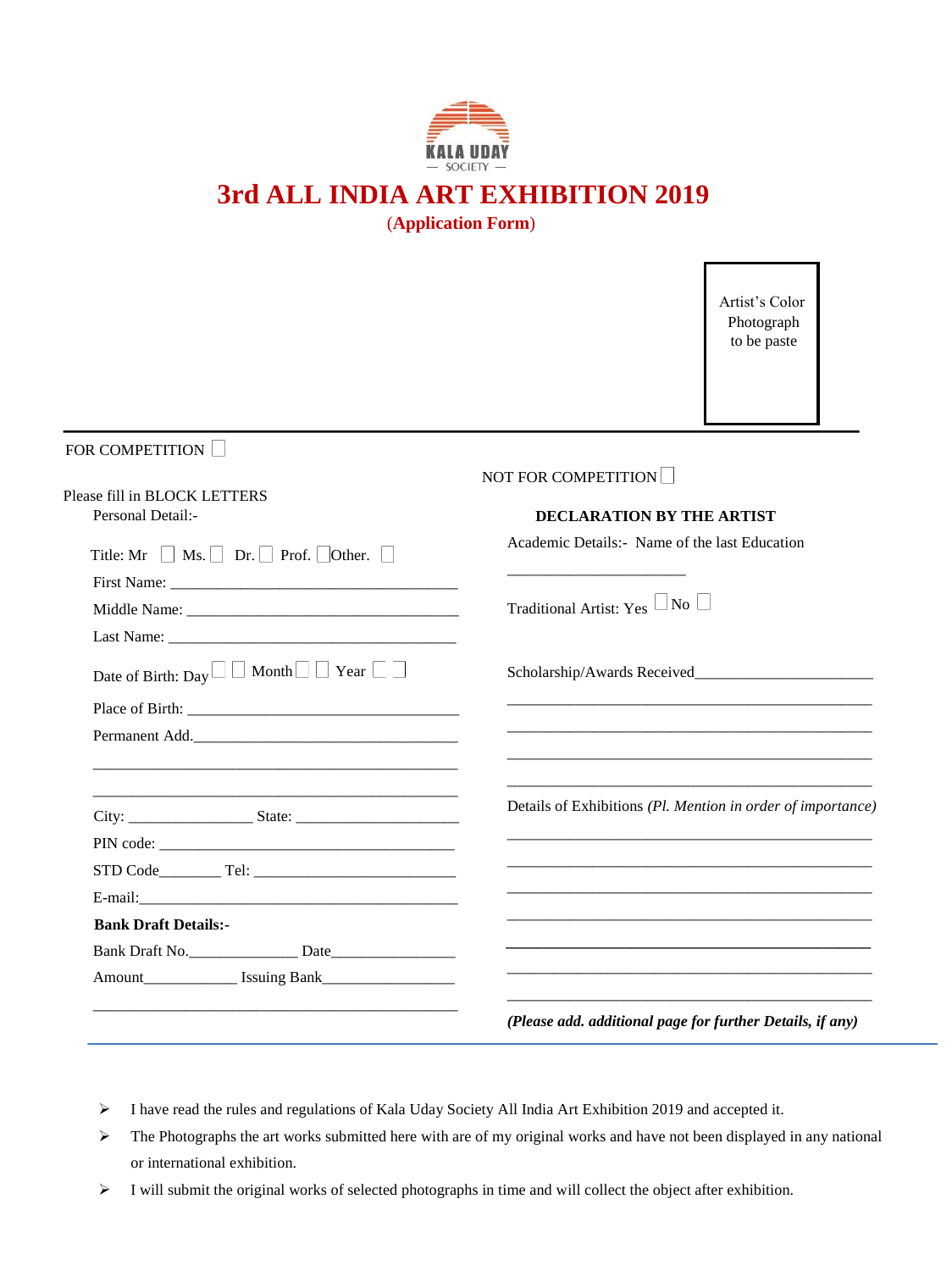- $\triangleright$  I shall accept and honour the decision the jury.
- Damage or loss of a work during transportation is my own risk.
- I authorize the committee for photography, filming etc in order to promote the exhibition**.**

P.T.O.

| Number of exhibits being entered (not exceeding three): One $\Box$ Two $\Box$ Three $\Box$ |  |  |
|--------------------------------------------------------------------------------------------|--|--|
|                                                                                            |  |  |

### **DETAILS OF THE ENCLOSURES: PHOTOGRAPHS / SKETCH / PLAN (For Installation only) OF THE EXHIBITS ENTERED. GIVE FULL DETAILS**

#### **(PLEASE TICK THE CONCERNED)**

| PAINTING | SCULPTURE | $\mid$ PHOTOGRAPHY/ DIGITAL | <b>DRAWING</b> | <b>PRINTMAKING</b> |
|----------|-----------|-----------------------------|----------------|--------------------|
|          |           |                             |                |                    |

| <b>Sr. No.</b> | <b>Title of Original Exhibits</b> | <b>Medium</b> | Size in cm. | Month & Year | Price in Rs. |
|----------------|-----------------------------------|---------------|-------------|--------------|--------------|
|                |                                   |               |             |              |              |
|                |                                   |               |             |              |              |
|                |                                   |               |             |              |              |
|                |                                   |               |             |              |              |
|                |                                   |               |             |              |              |

### **Please fill in BLOCK LETTERS**

| Important: Date For Schedule, Entry Fee and Receipt of Exhibits are from 1 <sup>st</sup> October to 15 <sup>th</sup> Nov.<br>2018. |                                |
|------------------------------------------------------------------------------------------------------------------------------------|--------------------------------|
|                                                                                                                                    |                                |
| Date:                                                                                                                              | <b>Signature of the Artist</b> |

**Place\_\_\_\_\_\_\_\_\_\_\_\_\_\_\_\_\_\_\_ Name……………………**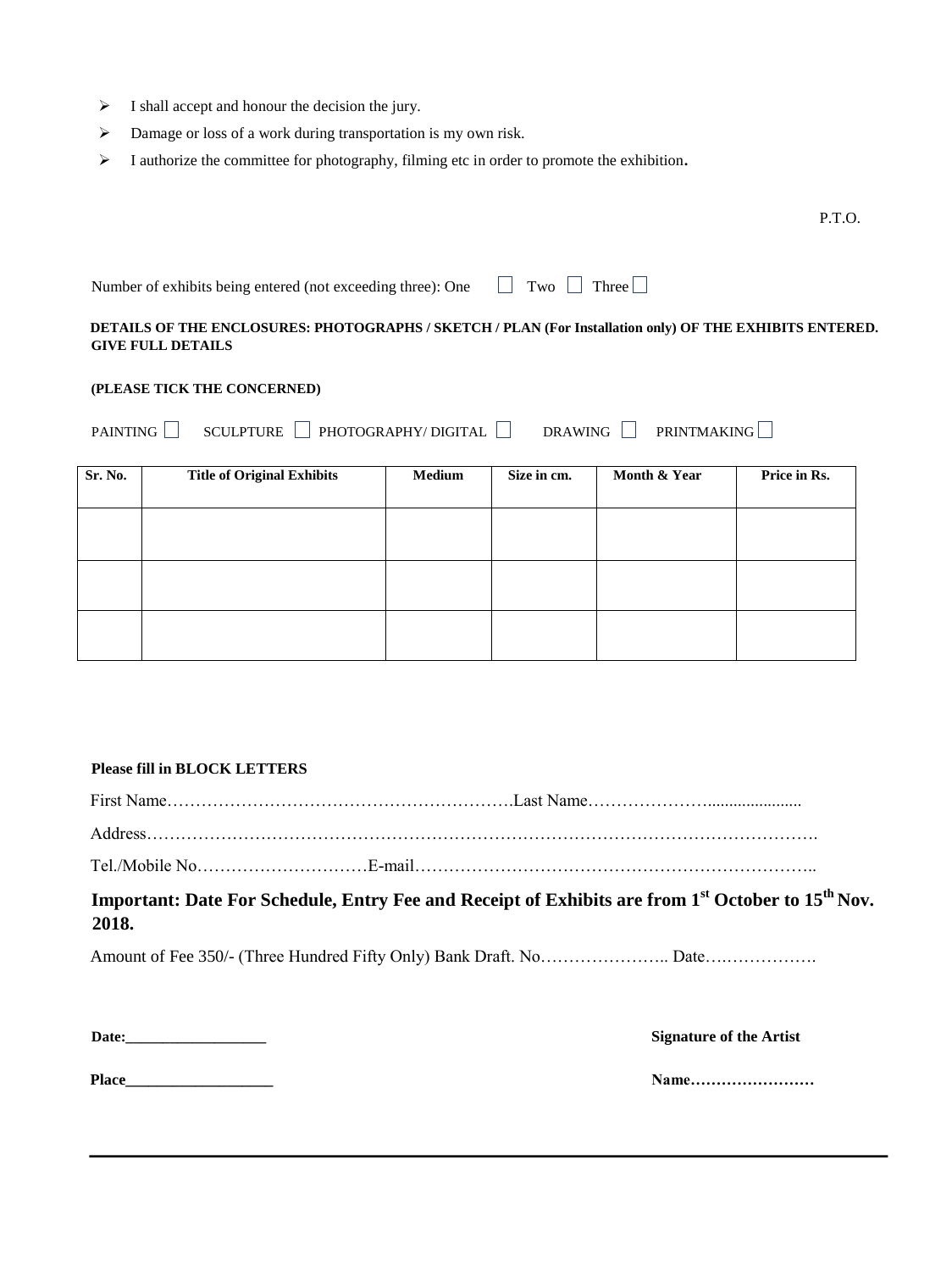| <b>For Office Use Only:</b> |  |  |
|-----------------------------|--|--|
|                             |  |  |
|                             |  |  |

| Kala Uday Society, Kurukshetra (Haryana)<br>3rd All India Art Exhibition 2018<br>Tick $(\forall)$<br>Painting<br>Sculpture<br>Drawing<br>Printmaking Photography/Digital<br><b>Name</b><br><u> 1989 - Jan Samuel Barbara, margaret e popularista e popularista e popularista e popularista e popularista e p</u> | Kala Uday Society, Kurukshetra (Haryana)<br>3rd All India Art Exhibition 2019<br>Tick $(\forall)$<br>Sculpture Drawing Printmaking Photography/Digital<br>Painting<br><b>Name</b><br><u> 2000 - John Harry Harry Harry Harry Harry Harry Harry Harry Harry Harry Harry Harry Harry Harry Harry Harry Harry Harry Harry Harry Harry Harry Harry Harry Harry Harry Harry Harry Harry Harry Harry Harry Harry Harry Harr</u> |
|------------------------------------------------------------------------------------------------------------------------------------------------------------------------------------------------------------------------------------------------------------------------------------------------------------------|---------------------------------------------------------------------------------------------------------------------------------------------------------------------------------------------------------------------------------------------------------------------------------------------------------------------------------------------------------------------------------------------------------------------------|
| <b>Signature</b>                                                                                                                                                                                                                                                                                                 | <b>Signature</b>                                                                                                                                                                                                                                                                                                                                                                                                          |